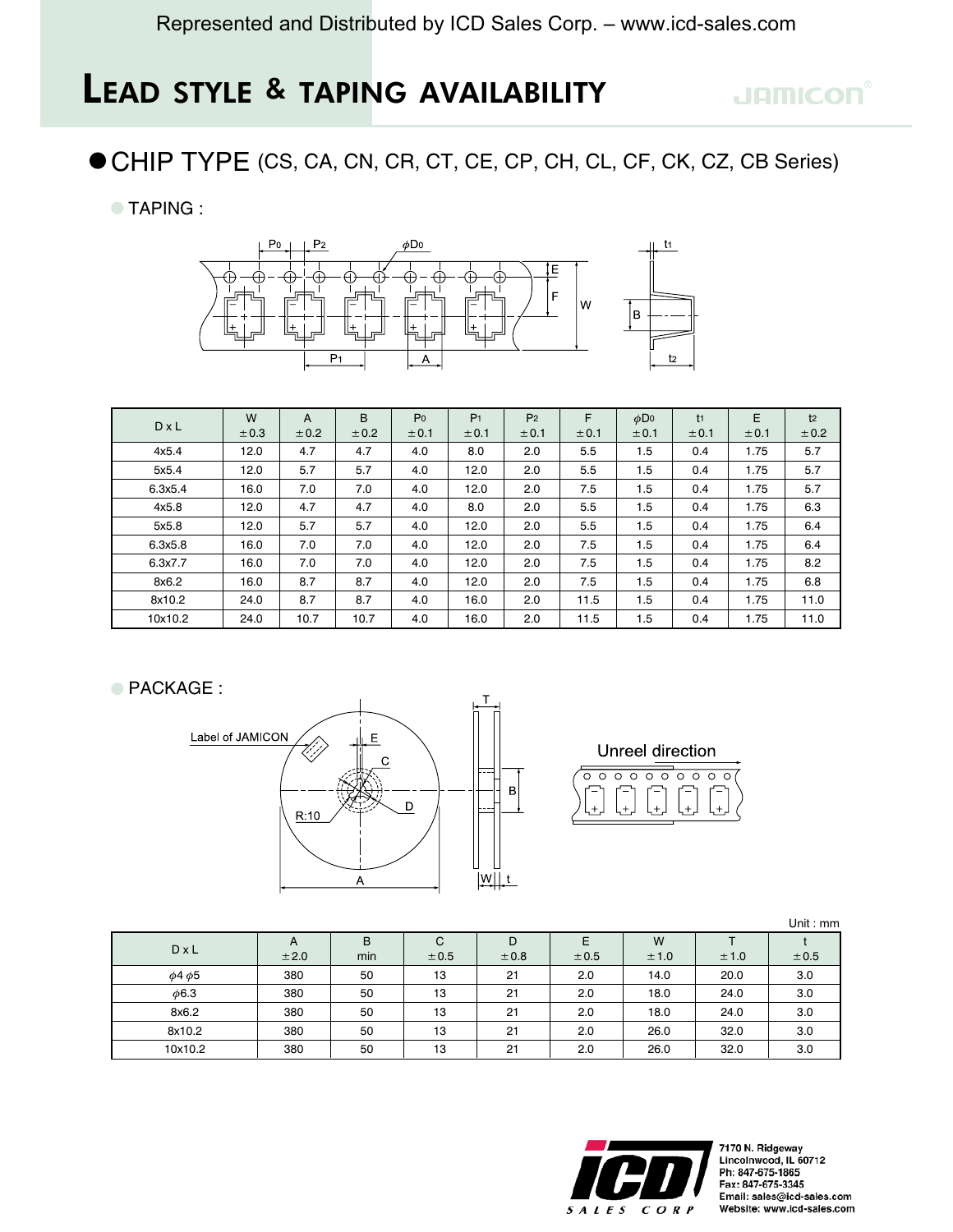### **JAMICON**

#### ● PACKING VOLUME INNER BOX:



| $D \times L$ | Н   |  |  |  |
|--------------|-----|--|--|--|
| $\phi$ 4     | 220 |  |  |  |
| $\phi$ 5     | 220 |  |  |  |
| $\phi$ 6.3   | 250 |  |  |  |
| 8x6.2        | 250 |  |  |  |
| 8x10.2       | 220 |  |  |  |
| 10x10.2      | 220 |  |  |  |

| $D \times L$ | Pcs / Reel | Reel / Inner Box | Pcs / Inner Box |  |  |
|--------------|------------|------------------|-----------------|--|--|
| 4x5.4        | 2,000      | 10               | 20,000          |  |  |
| 5x5.4        | 1,000      | 10               | 10,000          |  |  |
| 6.3x5.4      | 1,000      | 10               | 10,000          |  |  |
| 4x5.8        | 2,000      | 10               | 20,000          |  |  |
| 5x5.8        | 1,000      | 10               | 10,000          |  |  |
| 6.3x5.8      | 1,000      | 10               | 10,000          |  |  |
| 6.3x7.7      | 900        | 10               | 9,000           |  |  |
| 8x6.2        | 1,000      | 10               | 10,000          |  |  |
| 8x10.2       | 500        | 6                | 3,000           |  |  |
| 10x10.2      | 500        | 6                | 3,000           |  |  |

**MARKING:** 



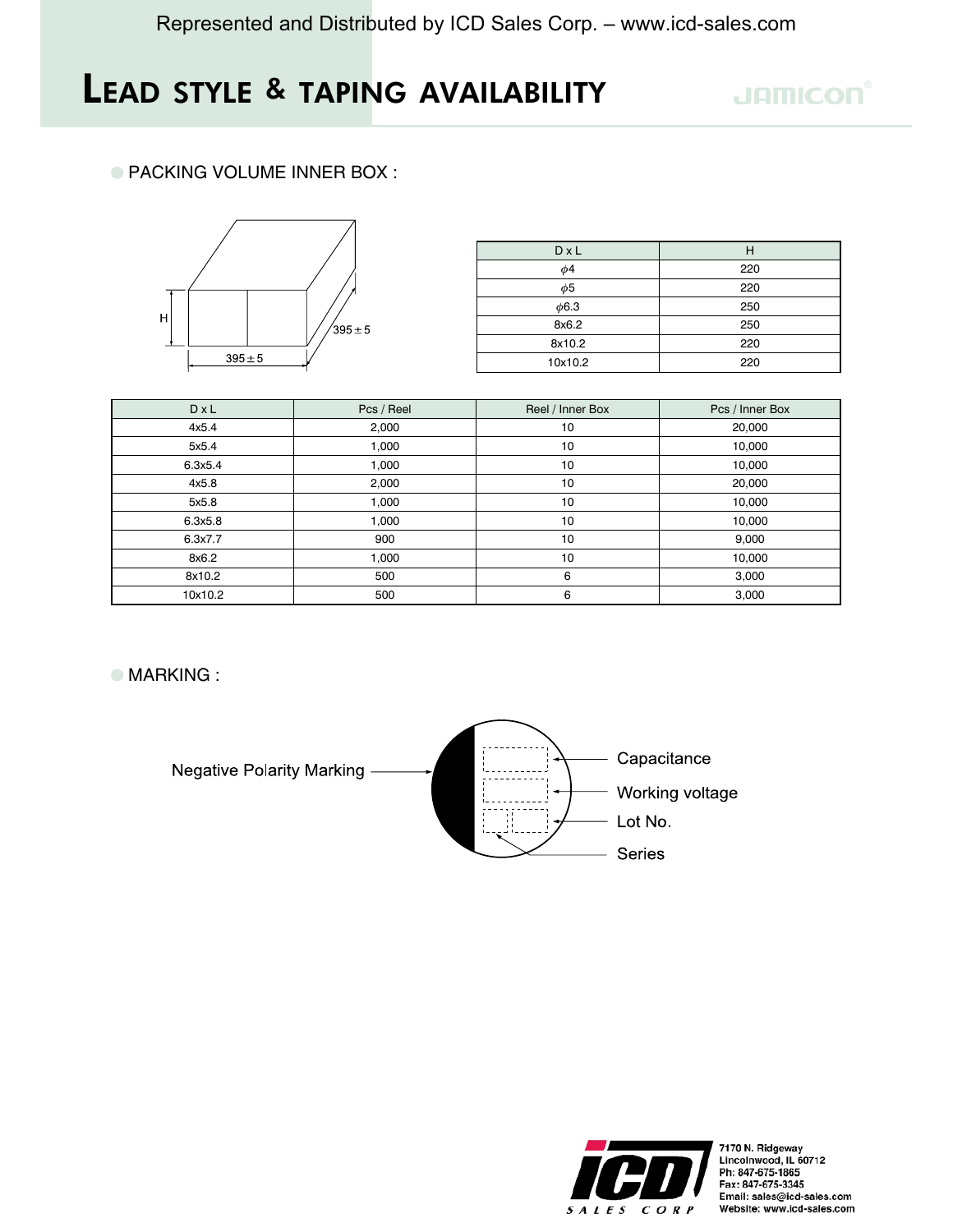## **• RADIAL TYPE**

### ● SPECIFICATION

Lead taping is designed for automatic insertion equipment. Capacitor with case size of 18mm x 35.5mm or smaller are available in taping type.

#### **DIMENSIONS** ( $\phi$ 4~ $\phi$ 10)

| DIMENSIONS ( $\phi$ 4~ $\phi$ 10)<br>(mm)    |                |                                                                                                                              |      |      |                                  |      |            |                |      |       |       |                     |      |                |                  |                                                                                                           |
|----------------------------------------------|----------------|------------------------------------------------------------------------------------------------------------------------------|------|------|----------------------------------|------|------------|----------------|------|-------|-------|---------------------|------|----------------|------------------|-----------------------------------------------------------------------------------------------------------|
|                                              |                | <b>Case Size</b>                                                                                                             |      |      |                                  |      |            |                |      |       |       |                     |      |                |                  |                                                                                                           |
| Item                                         | Symbol         | 4 x 5   5 x 5   6.3x5   8 x 5   4 x 7   5 x 7   6.3x7   8 x 7   5 x 11   6.3x11   8 x 11.5   10x12.5   10x16   10x18   10x20 |      |      |                                  |      |            |                |      |       |       |                     |      |                | Tolerance        | Remark                                                                                                    |
| Lead wire diameter                           | d              |                                                                                                                              |      | 0.45 |                                  |      |            | 0.5            |      |       |       | 0.6                 |      |                | ± 0.05           |                                                                                                           |
| Body height                                  | A              |                                                                                                                              | 6.0  |      |                                  | 8.0  |            | 12.5           |      | 13    | 14    |                     |      | 17.5 19.5 21.5 | max              |                                                                                                           |
| Intervals of bodies                          | P              |                                                                                                                              |      |      |                                  |      | 12.7       |                |      |       |       |                     |      |                | ±1.0             |                                                                                                           |
| Intervals of punched holes                   | P <sub>0</sub> |                                                                                                                              |      |      |                                  |      | 12.7       |                |      |       |       |                     |      |                | ± 0.2            |                                                                                                           |
|                                              |                |                                                                                                                              |      |      |                                  |      | 3.85       |                |      |       |       |                     |      |                |                  | Fig 1. Fig 4.                                                                                             |
| Distance between holes<br>and lead wire      | P <sub>1</sub> | 5.35   5.1<br>5.1                                                                                                            |      |      | 5.35   5.1  <br>5.1              |      |            | 5.1            |      |       |       |                     |      |                | ± 0.7            | Fig 2.                                                                                                    |
|                                              |                | $5.6$ 5.35 5.1                                                                                                               |      | 5.1  | $5.6$ 5.35 5.1                   |      |            | $4.6$ 5.35 5.1 |      | 4.6   |       |                     |      |                |                  | Fig 3.                                                                                                    |
| Distance between holes<br>and bodies         | P <sub>2</sub> |                                                                                                                              | 6.35 |      |                                  |      |            |                |      | ±1.0  |       |                     |      |                |                  |                                                                                                           |
| Distance between lead<br>and lead            | F              | $2.0$ 2.5<br>2.5<br>1.5<br>2.0                                                                                               | 2.5  | 2.5  | $2.0$ $2.5$<br>2.5<br>1.5<br>2.0 | 2.5  | 5.0<br>3.5 | 2.5<br>2.0     | 2.5  | 3.5   |       |                     |      |                | $+0.8$<br>$-0.2$ | Fig 1. Fig 4.<br>Fig 2.F <sub>1</sub> :5.0 $^{+0.5}_{-1.0}$<br>Fig 3.F <sub>1</sub> :5.0 $^{+0.5}_{-1.0}$ |
| Base tape width                              | W              |                                                                                                                              |      |      |                                  |      | 18.0       |                |      |       |       |                     |      |                | ± 0.5            |                                                                                                           |
| Adhesive tape width                          | <b>Wo</b>      |                                                                                                                              |      |      |                                  |      | 12.5       |                |      |       |       |                     |      |                | min              |                                                                                                           |
| Deviation between holes and base tape        | W <sub>1</sub> |                                                                                                                              |      |      |                                  |      | 9.0        |                |      |       |       |                     |      |                | ± 0.5            |                                                                                                           |
| Deviation between adhesive and base tape     | W <sub>2</sub> |                                                                                                                              |      |      |                                  |      | 1.5        |                |      |       |       |                     |      |                | max              |                                                                                                           |
| Distance between body bottom                 | H              |                                                                                                                              |      | 17.5 |                                  |      |            | 18.5           |      | 20.0  |       |                     | 18.5 |                | ± 0.5            | Fig 1. Fig 4.                                                                                             |
| and tape center                              |                |                                                                                                                              |      | 17.5 |                                  |      |            | 18.5           |      | 18.5  |       |                     |      |                | Fig 2. Fig 3.    |                                                                                                           |
| Lead wire clinched hight                     | H <sub>0</sub> |                                                                                                                              | 16.0 |      |                                  |      |            |                |      | ± 0.5 |       |                     |      |                |                  |                                                                                                           |
| Distance between body top and<br>tape center | H <sub>1</sub> |                                                                                                                              | 24.5 |      |                                  | 27.5 |            |                | 32.5 |       |       | 33.0 36.0 38.0 41.0 |      |                | max              |                                                                                                           |
| Punched hole diameter                        | Do             |                                                                                                                              | 4.0  |      |                                  |      |            |                |      | ± 0.3 |       |                     |      |                |                  |                                                                                                           |
| Length of not good lead slit                 | L              | 11.0                                                                                                                         |      |      |                                  |      |            |                | max  |       |       |                     |      |                |                  |                                                                                                           |
| Base and adhesive tape thickness             | $\mathsf{t}$   |                                                                                                                              | 0.6  |      |                                  |      |            |                |      |       | ± 0.3 |                     |      |                |                  |                                                                                                           |
| Deviation of body alignment                  | $\Delta h$     |                                                                                                                              |      |      |                                  |      | 0          |                |      |       |       |                     |      |                | ± 2.0            |                                                                                                           |
| Deviation of body alignment                  | $\triangle h1$ |                                                                                                                              | 0    |      |                                  |      |            |                |      | ±1.0  |       |                     |      |                |                  |                                                                                                           |



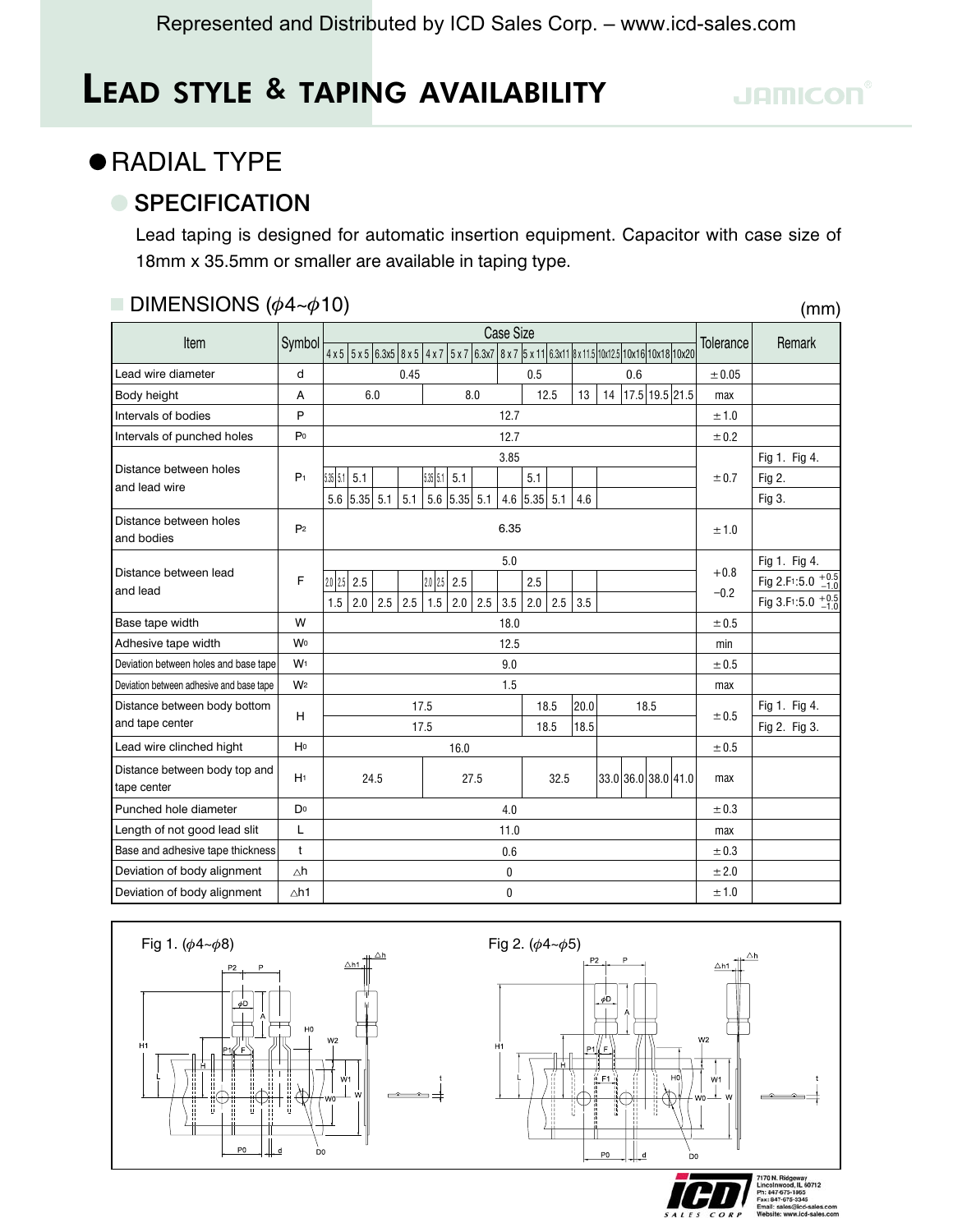## **JAMICON**

 $(mm)$ 



#### **DIMENSIONS** ( $\phi$ 12.5~ $\phi$ 18)

Case Size Item Symbol Tolerance Remark  $12.5 \times 20$  12.5 x 25  $12.5 \times 30$  $16 \times 25$  $16 \times 31.5$  16 x 35.5 18 x 35.5 Lead wire diameter d  $0.6$  $0.8$  $\pm\,0.05$ 26.5  $31.5$ 26.5 33 37.0  $\boldsymbol{\mathsf{A}}$  $21.5$ 37.0 Body height max  $\mathsf{P}$ 15.0  $30.0$ Fig 5. Fig 6. Intervals of bodies  $±1.0$  $P<sub>0</sub>$ 15.0 Intervals of punched holes  $\pm\,0.2$ Distance between holes  $P<sub>1</sub>$  $5.0$ 3.75  $± 0.7$ and lead wire Distance between holes  $7.5\,$  $\pm\,1.0$  $P<sub>2</sub>$ and bodies  $\bf+0.8$ F  $5.0$  $7.5$ Distance between lead and lead  $-0.2$ Base tape width W 18.0  $\pm 0.5$ Adhesive tape width **Wo** 15.0 min Deviation between holes and base tape  $9.0$  $± 0.5$  $W<sub>1</sub>$ Deviation between adhesive and base tape  $W<sub>2</sub>$  $1.5$ max Distance between body bottom 16.5 18.5 Fig 5. Fig 6.  $H$  $± 0.5$ and tape center Distance between body top 40.5 45.5 50.5 53.5 56.5 56.5  $H<sup>1</sup>$ 46.5 max and tape center D<sub>0</sub> Punched hole diameter  $± 0.3$  $4.0$ Length of not good lead slit  $\mathsf{L}$  $11.0$ max Base and adhesive tape thickness  $0.6$  $\ddot{\phantom{1}}$  $\pm\,0.3$  $± 2.0$ Deviation of body alignment  $\triangle h$  $\pmb{0}$  $\triangle h1$ Deviation of body alignment  $\pmb{0}$  $± 1.0$ 



7170 N. Ridgeway<br>Lincolnwood, IL 60712 Ph: 847-675-1865 Fax: 847-675-3345 Email: sales@icd-sales.com Website: www.icd-sales.com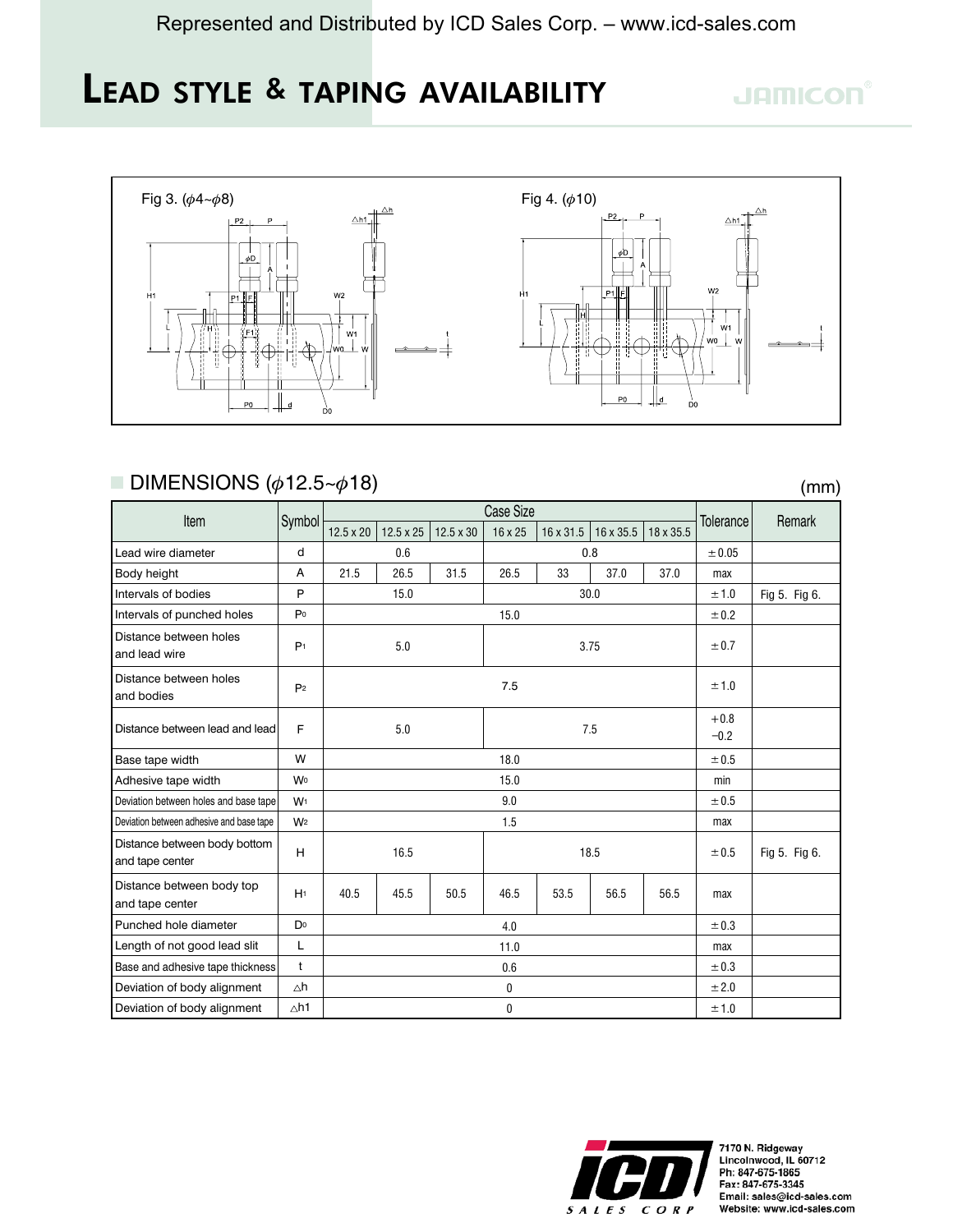## **JAMICON**



### PACKING (SYMBOL: P)

Available for various automatic equipment. Choosing the ordinal the polarity of capacitor's lead depends on customer's request.

#### INNER BOX:



### PACKING CARTON:



| $\phi$ D(mm) | $W \pm 5$ (mm) | $L \pm 5$ (mm) | $H \pm 5$ (mm) | Quantity (Pcs) |
|--------------|----------------|----------------|----------------|----------------|
| 4            | 175            | 335            | 45             | 2,000          |
| 5            | 235            | 335            | 50             | 2,000          |
| 6.3          | 280            | 335            | 50             | 2,000          |
| 8            | 235            | 335            | 50             | 1,000          |
| 10(L≦16)     | 295            | 320            | 50             | 800            |
| 10(L≦20)     | 295            | 320            | 55             | 800            |
| 12.5(L≦20)   | 295            | 320            | 55             | 500            |
| 12.5(L≦25)   | 295            | 320            | 60             | 500            |
| 12.5(L≦30)   | 295            | 320            | 70             | 500            |
| 16(L≦25)     | 295            | 320            | 60             | 300            |
| 16(L≦31.5)   | 295            | 320            | 70             | 300            |
| 16(L≦35.5)   | 300            | 320            | 70             | 300            |
| 18(L≦35.5)   | 300            | 320            | 70             | 240            |

| $\phi$ D(mm) | $A \pm 5$ (mm) |     | $B \pm 5$ (mm) $C \pm 5$ (mm) | Inner Box | Quantity (Pcs)   |  |
|--------------|----------------|-----|-------------------------------|-----------|------------------|--|
| 4            | 240            | 355 | 185                           | 5         | 10,000           |  |
| 5            | 270            | 355 | 250                           | 5         | 10,000           |  |
| 6.3          | 270            | 355 | 300                           | 5         | 10,000           |  |
| 8            | 270            | 355 | 250                           | 5         | 5,000            |  |
| 10(L≦16)     | 290            | 345 | 320                           | 5         | 4,000            |  |
| 10(L≦20)     | 315            | 345 | 320                           | 5         | 4,000            |  |
| 12.5(L≦20)   | 315            | 345 | 320                           | 4         | 2,000            |  |
| 12.5(L≦25)   | 340            | 345 | 320                           | 4         | 2,000            |  |
| 12.5(L≦30)   | 370            | 345 | 320                           | 4         | 2,000            |  |
| 16(L≦25)     | 340            | 345 | 320                           | 4         | 1,200            |  |
| 16(L≦31.5)   | 370            | 345 | 320                           | 4         | 1,200            |  |
| 16(L≦35.5)   | 385            | 345 | 320                           | 4         | 1,200            |  |
| 18(L≦35.5)   | 385            | 345 | 320                           | 4         | 960              |  |
|              |                |     |                               |           | 7170 N. Ridgeway |  |



Ph: 847-675-1865<br>Fax: 847-675-3345